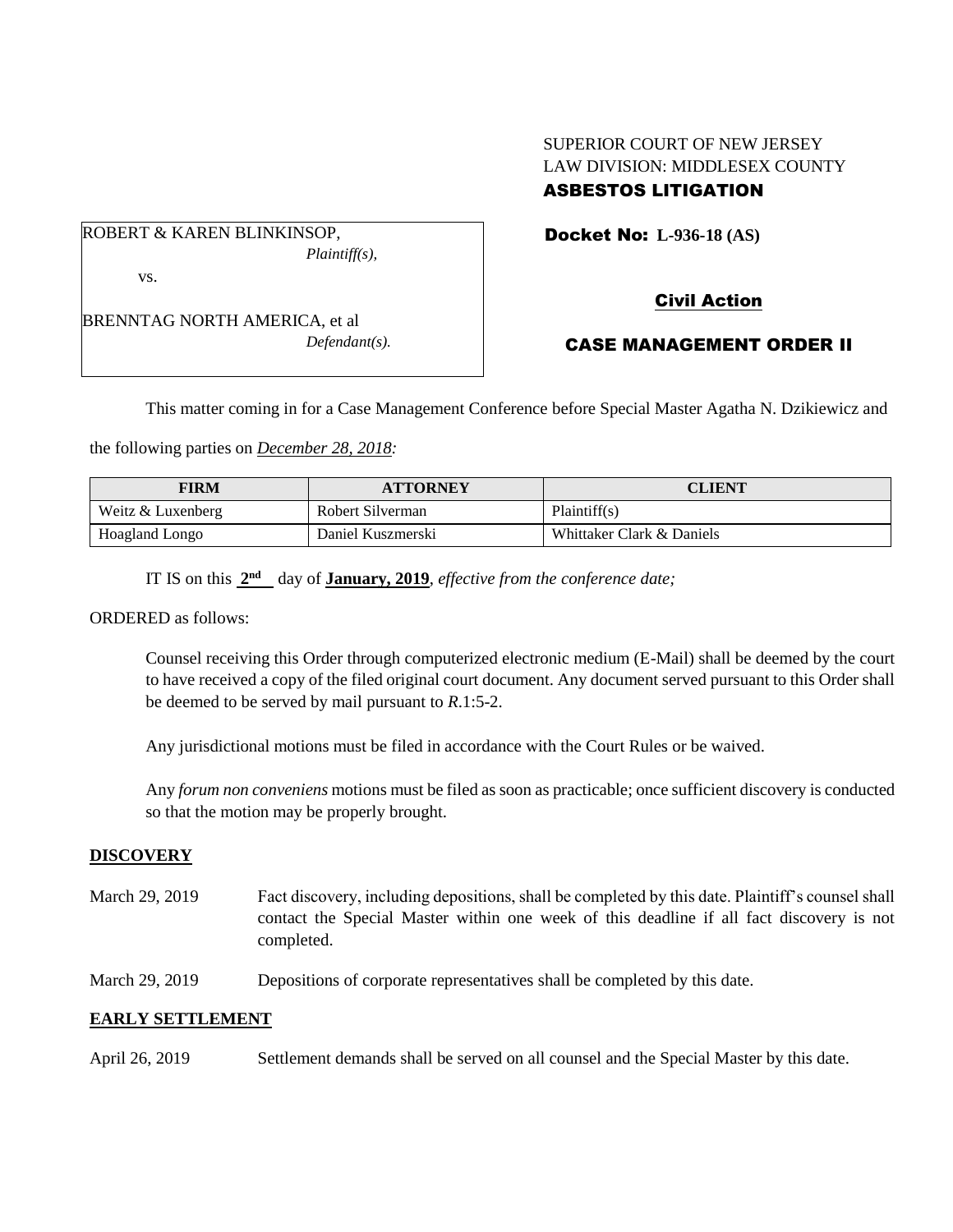### **MEDICAL EXPERT REPORT**

| April 30, 2019 | Plaintiff shall serve medical expert reports by this date.                                                                                                                                                                                               |
|----------------|----------------------------------------------------------------------------------------------------------------------------------------------------------------------------------------------------------------------------------------------------------|
| April 30, 2019 | Upon request by defense counsel, plaintiff is to arrange for the transfer of pathology specimens<br>and x-rays, if any, by this date.                                                                                                                    |
| June 28, 2019  | Defendants shall identify its medical experts and serve medical reports, if any, by this date. In<br>addition, defendants shall notify plaintiff's counsel (as well as all counsel of record) of a<br>joinder in an expert medical defense by this date. |

## **LIABILITY EXPERT REPORTS**

| April 30, 2019 | Plaintiff shall identify its liability experts and serve liability expert reports by this date or |
|----------------|---------------------------------------------------------------------------------------------------|
|                | waive any opportunity to rely on liability expert testimony.                                      |

June 28, 2019 Defendants shall identify its liability experts and serve liability expert reports, if any, by this date or waive any opportunity to rely on liability expert testimony.

#### **SUMMARY JUDGMENT MOTION PRACTICE**

| April 26, 2019 | Plaintiff's counsel shall advise, in writing, of intent not to oppose motions by this date. |
|----------------|---------------------------------------------------------------------------------------------|
| May 10, 2019   | Summary judgment motions shall be filed no later than this date.                            |
| June 7, 2019   | Last return date for summary judgment motions.                                              |

#### **ECONOMIST EXPERT REPORTS**

April 30, 2019 Plaintiff shall identify its expert economists and serve expert economist report(s), if any, by this date or waive any opportunity to rely on economic expert testimony.

June 28, 2019 Defendants shall identify its expert economists and serve expert economist report(s), if any, by this date or waive any opportunity to rely on economic expert testimony.

#### **EXPERT DEPOSITIONS**

July 26, 2019 Expert depositions shall be completed by this date. To the extent that plaintiff and defendant generic experts have been deposed before, the parties seeking that deposition in this case must file an application before the Special Master and demonstrate the necessity for that deposition. To the extent possible, documents requested in a deposition notice directed to an expert shall be produced three days in advance of the expert deposition. The expert shall not be required to produce documents that are readily accessible in the public domain.

#### **PRE-TRIAL AND TRIAL**

April 18, 2019 The telephone settlement conference previously scheduled on this date is **cancelled**.

 $\_$  ,  $\_$  ,  $\_$  ,  $\_$  ,  $\_$  ,  $\_$  ,  $\_$  ,  $\_$  ,  $\_$  ,  $\_$  ,  $\_$  ,  $\_$  ,  $\_$  ,  $\_$  ,  $\_$  ,  $\_$  ,  $\_$  ,  $\_$  ,  $\_$  ,  $\_$  ,  $\_$  ,  $\_$  ,  $\_$  ,  $\_$  ,  $\_$  ,  $\_$  ,  $\_$  ,  $\_$  ,  $\_$  ,  $\_$  ,  $\_$  ,  $\_$  ,  $\_$  ,  $\_$  ,  $\_$  ,  $\_$  ,  $\_$  ,